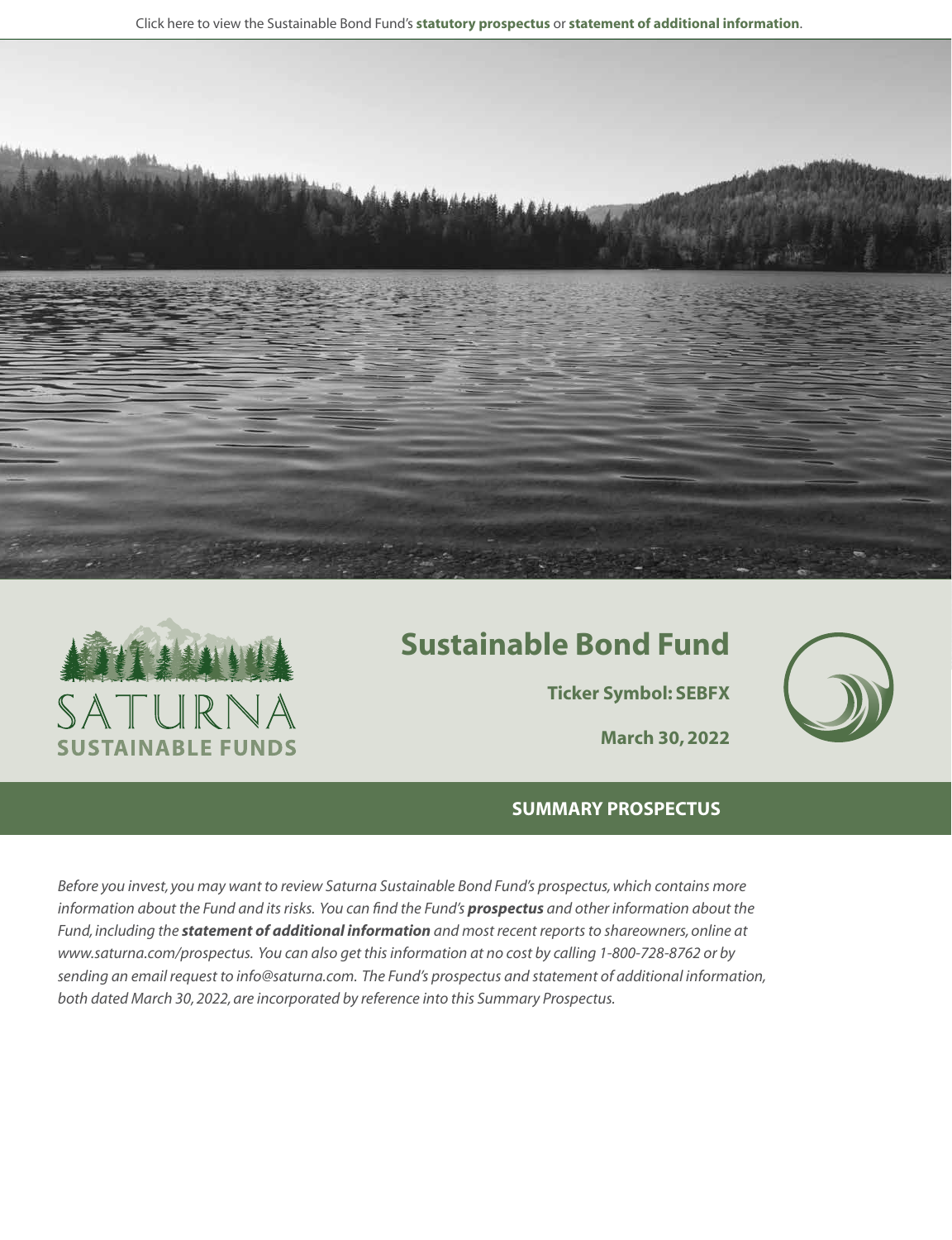## **Investment Objective**

Current income and capital preservation.

## **Fees and Expenses**

This section describes the fees and expenses that you may pay if you buy, hold, and sell shares of the Fund. You may pay other fees, such as brokerage commissions and other fees to financial intermediaries, which are not reflected in the table and example below.

### **Shareowner Fees**

None.

**Annual Fund Operating Expenses** (expenses that you pay each year as a percentage of the value of your investment)

| calliveal as a percentage of the value of your investment) |          |
|------------------------------------------------------------|----------|
| <b>Management Fees</b>                                     | 0.55%    |
| <b>Other Expenses</b>                                      | 0.31%    |
| <b>Total Annual Fund Operating Expenses</b>                | 0.86%    |
| Fee Waiver and Expense Reimbursement                       | $-0.21%$ |
| <b>Total Annual Fund Operating Expense after</b>           | 0.65%    |
| <b>Fee Waiver and Expense Reimbursement</b>                |          |

*The investment adviser has committed through March 31, 2023, to waive fees and/or reimburse expenses to the extent necessary to ensure that the Fund's net operating expenses, excluding brokerage commissions, interest, taxes, and extraordinary expenses do not exceed the net operating expense ratio of 0.65%. This expense limitation agreement may be changed or terminated only with approval of the Board of Trustees.*

#### **Example**

This Example is intended to help you compare the cost of investing in the Fund with the cost of investing in other mutual funds.

The Example assumes you invest \$10,000 in the Fund for the time periods indicated and then redeem all of your shares at the end of those periods. The Example also assumes that your investment has a 5% return each year and that the Fund's operating expenses remain the same. Although actual costs may be higher or lower, based on these assumptions, your costs would be:

| I year | 3 years | 5 years | 10 years |
|--------|---------|---------|----------|
| \$88   | \$274   | \$476   | \$1,060  |

## **Portfolio Turnover**

The Fund may have transaction costs, such as commissions, when it buys and sells securities (or "turns over" its portfolio). A higher portfolio turnover rate may indicate higher transaction costs and may result in higher taxes when Fund shares are held in a taxable account. These costs, which are not reflected in annual Fund operating expenses or in the example, affect your after-tax returns. During the most recent fiscal year, the Fund's portfolio turnover rate was 64.62% of the average value of its portfolio.

## **Principal Investment Strategies**

Under normal conditions, the Fund invests at least 80% of its net assets in bonds of issuers located throughout the world (including emerging markets) that the Fund's adviser believes demonstrate sustainable characteristics. For purposes of this investment policy, the Fund's adviser considers issuers with sustainable characteristics to be those issuers that are generally larger, more established, consistently profitable, financially strong, and with robust policies in the areas of the environment, social responsibility, and corporate governance ("ESG").

The Fund's adviser employs a sustainable rating system based on its own, as well as third-party, data to identify issuers believed to present low risks in ESG. The Fund's adviser also uses negative screening to exclude security issuers primarily engaged in higher ESG risk businesses such as alcohol, tobacco, pornography, weapons, gambling, and fossil fuel extraction.

Under normal conditions, the Fund maintains a dollar-weighted average maturity of three years or more, invests at least 65% of its assets in bonds within the four highest grades (AAA, AA, A, or BBB) at the time of purchase, and may invest up to 35% in unrated and high-yield bonds ("junk bonds").

## **Principal Risks of Investing**

**Market risk:** The value of the Fund's shares rises and falls as the market value of the securities in which the Fund invests goes up and down. The market value of securities will fluctuate, sometimes significantly and unpredictably, with stocks generally being more volatile than bonds. When you redeem your shares, they may be worth more or less than what you paid for them. Only consider investing in the Fund if you are willing to accept the risk that you may lose money.

**Investment strategy risk:** The adviser believes that sustainable investing may mitigate security-specific risk, but the screens used in connection with sustainable investing reduce the investable universe, which limits opportunities and may increase the risk of loss during market declines. In addition, the Fund has a relatively

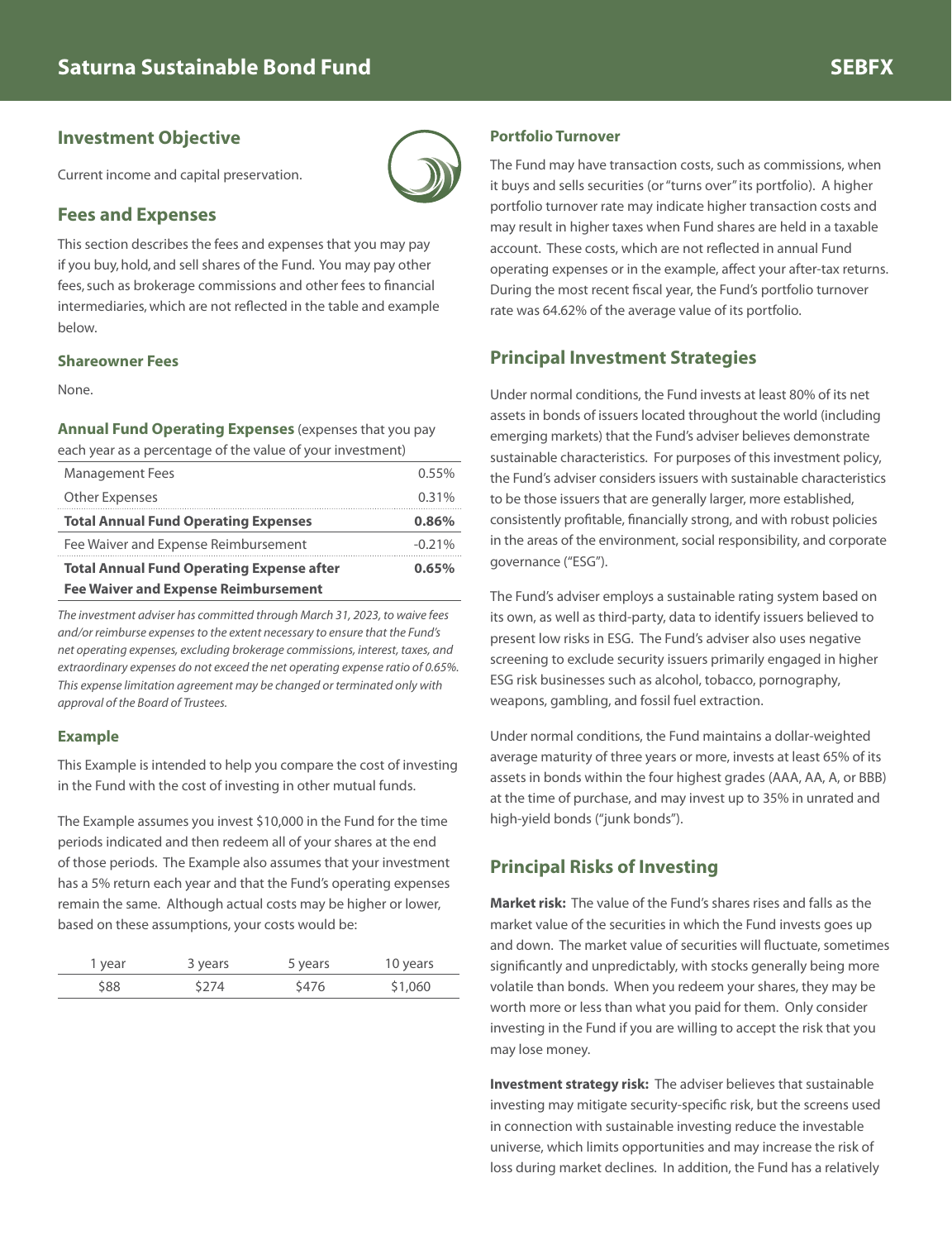limited operating history, having commenced investment operations in March 2015, and its limited performance history does not provide extensive information on how the Fund may perform in different market conditions.

**Interest rate risk:** Investing in bonds includes the risk that as interest rates rise, bond prices will fall. Conversely, during periods of declining interest rates bond prices generally rise, but bond issuers may call or prepay the bond and reissue debt at lower interest rates. The longer a bond's maturity, the more sensitive the bond is to interest rate changes. The risks associated with changing interest rates may have unpredictable effects on bond markets, the liquidity of bonds, and the Fund's investments.

**Credit risk:** Investing in bonds includes the risk that an issuer will not pay interest or principal when due, or the issuer may default altogether. If an issuer's credit quality is perceived to decline, the value and liquidity of the issuer's bonds may also decline.

**Financials sector risk:** Performance of companies in the financials sector may be materially impacted by many factors, including but not limited to government regulations and intervention, economic conditions, credit rating downgrades, changes in interest rates, and decreased liquidity in credit markets. Profitability of these companies is largely dependent on the availability and cost of capital and can fluctuate significantly when interest rates change. Credit losses resulting from financial difficulties of borrowers also can negatively impact the sector. The impact of more stringent capital requirements, or recent or future regulation in various countries on any individual financial company or of the financials sector as a whole, cannot be predicted. The financials sector is also a target for cyber attacks and may experience technology malfunctions and disruptions.

**High yield risk:** Investing in bonds that are unrated or rated below investment grade, which are known as "junk bonds," typically offer higher yields to compensate investors for increased credit risk. Issuers of high-yield securities generally are not as strong financially and are more vulnerable to changes that could affect their ability to make interest and principal payments. High-yield securities generally are more volatile and less liquid (harder to sell), which may make such securities more difficult to value.

**Foreign investing risk:** Foreign investing involves risks not normally associated with US securities. These risks include fluctuations in currency exchange rates, less public information about securities, less governmental market supervision, and lack of uniform financial, social, and political standards. Foreign investing heightens the risk of confiscatory taxation, seizure or nationalization of assets, currency controls, trading suspensions, or adverse political or social developments that affect investments.

**Emerging markets risk:** There are heightened risks when investing in emerging markets, which are generally less liquid and more volatile than more developed securities markets. These risks include greater political or economic uncertainties; delays and disruptions in securities settlement procedures; weaker corporate governance, accounting, auditing, and financial reporting standards; and less publicly available information about issuers. Emerging market countries' governments may also be more likely to impose capital controls or nationalize an industry.

**Liquidity risk:** Liquidity risk exists when particular investments are difficult to sell and may be more difficult to value. If the Fund is forced to sell these investments during unfavorable conditions to meet redemptions or for other cash needs, the Fund may lose money on its investments. As a result, the Fund may be unable to achieve its objective.

## **Performance**

#### **Annual Total Return**

The following bar chart presents the calendar year total returns of the Fund before taxes. The bar chart provides an indication of the risks of investing in the Fund by showing changes in performance from year to year. A fund's past performance (before and after taxes) is not a guarantee of how a fund will perform in the future.

Performance data current to the most recent month-end and quarter-end are available at www.saturnasustainable.com.



#### *\* For the period 3/27/2015 (the Fund's inception) through 12/31/2015, and not annualized.*

| <b>Best Ouarter</b> | O <sub>2</sub> 2020 | 4.01%  |
|---------------------|---------------------|--------|
| Worst Quarter       | O4 2018             | -3.05% |